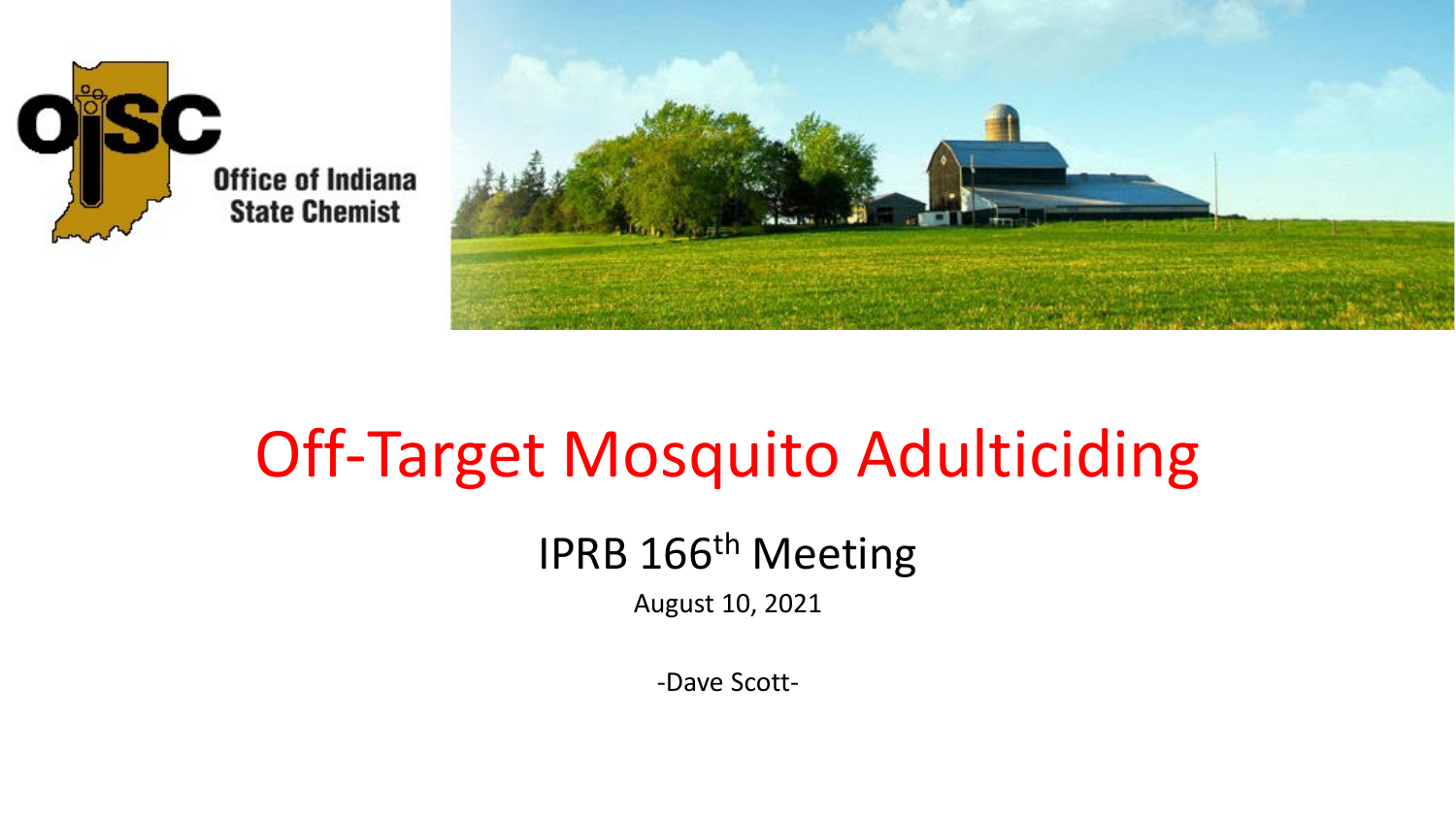## Off-target mosquito adulticiding

- Complaints & inquiries to OISC on the rise in recent years
- Primarily private property adulticiding vs. community-wide adulticiding
- Concerns about no labeling to address the issue
- Concerns about insecticide exposure to:
	- Pollinators & other wildlife
	- Pets
	- Humans

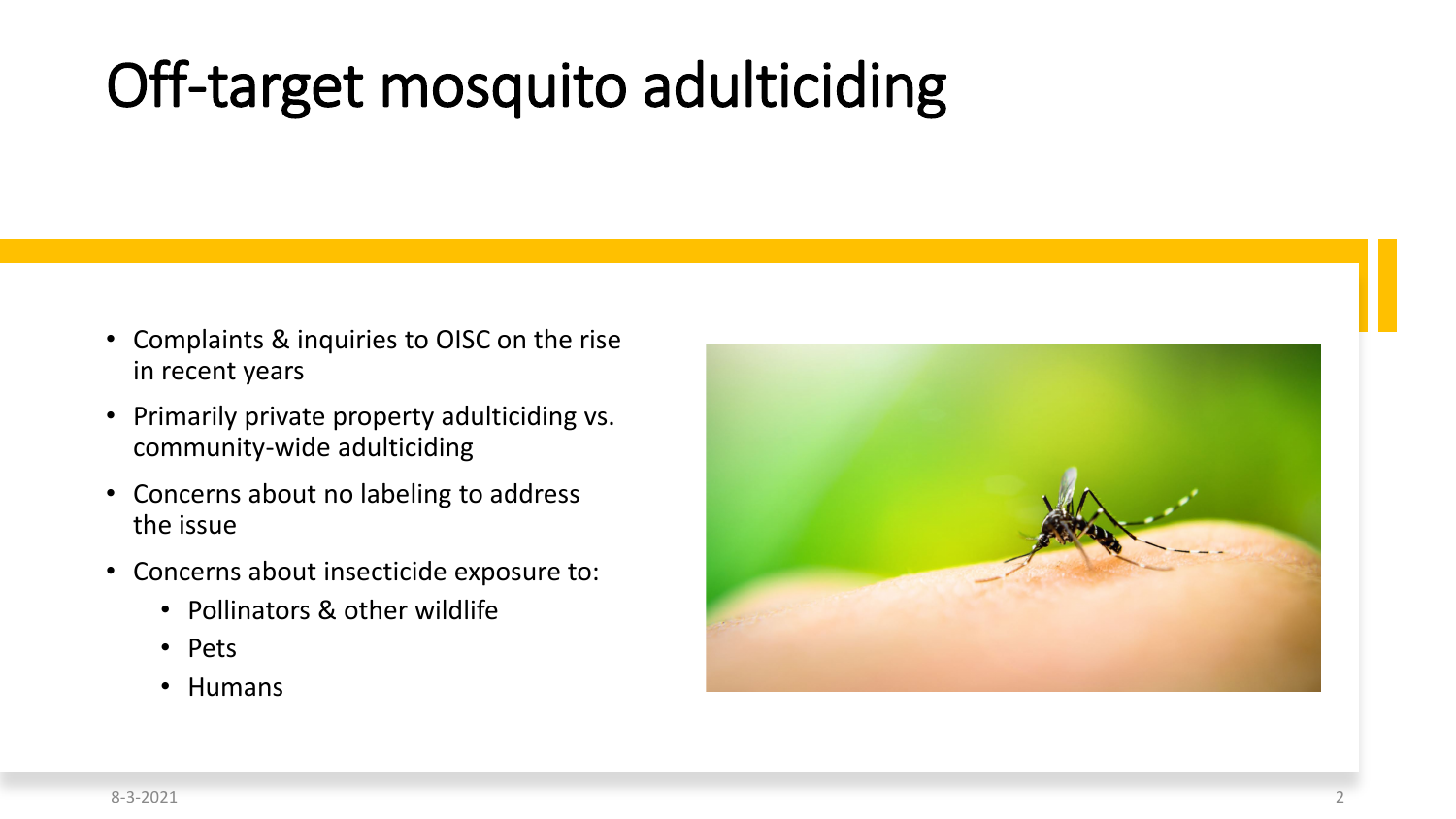### Mosquito Application Complaints & inquiries to OISC on the rise in recent years

- 2017---3
- 2018---3
- 2019---3
- 2020---7
- 2021---5 or 6 so far

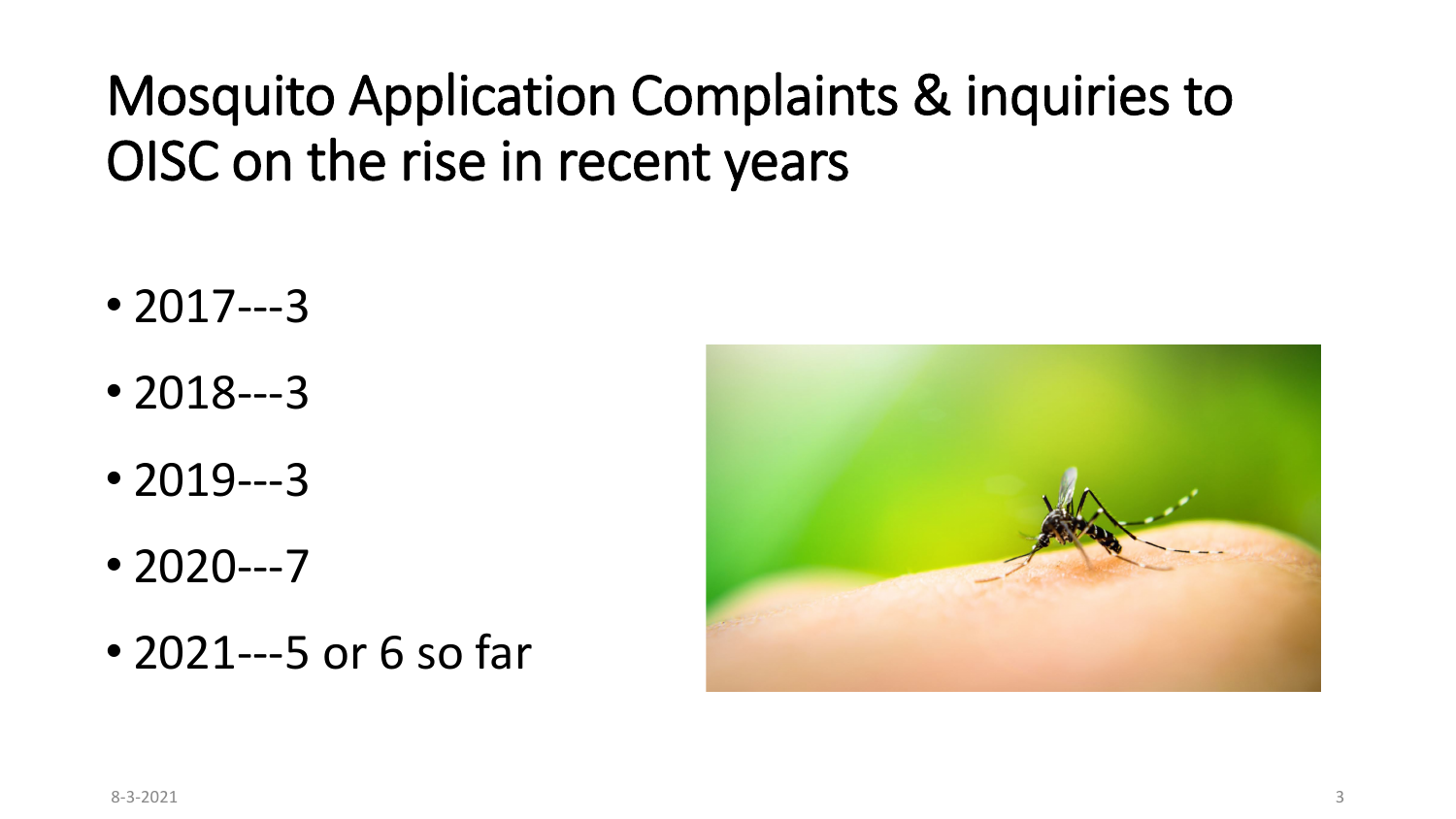#### Community-wide mosquito adulticiding

Applications primarily by state, county, or local public agencies

Requires certification & licensing in category 8

Applications primarily when adult mosquitos are most active

Objective: Mitigate disease transmission (public health)

Objective: Mitigate nuisance biters (public service)

Public oversight & accountability is part of government process

Prenotification: 2008, IPRB issued guidance to cities & towns regarding

communicating about community-wide pesticide applications.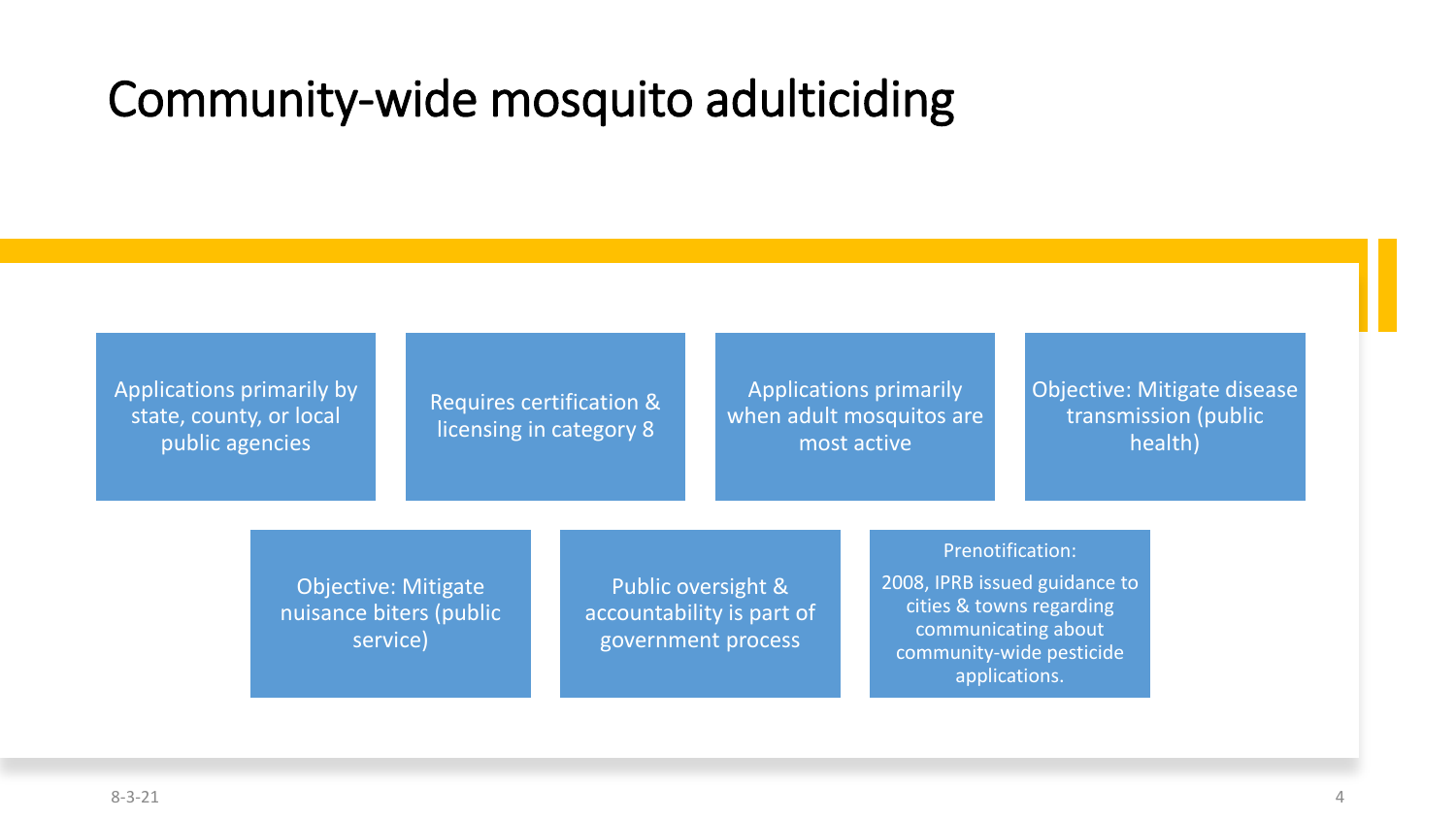#### Private property mosquito adulticiding

Applications by for-hire commercial applicators Requires certification & licensing in cat. 7a or 8 (NOT 3a or 3b)

Many applications on a schedule during daylight business hours, not when mosquitoes most active

Objective: benefit or service for an individual property owner

Applicator is accountable to the contracting property owner only

No guidance regarding prenotification of or communication with nontarget neighbors has been crafted by IPRB or OISC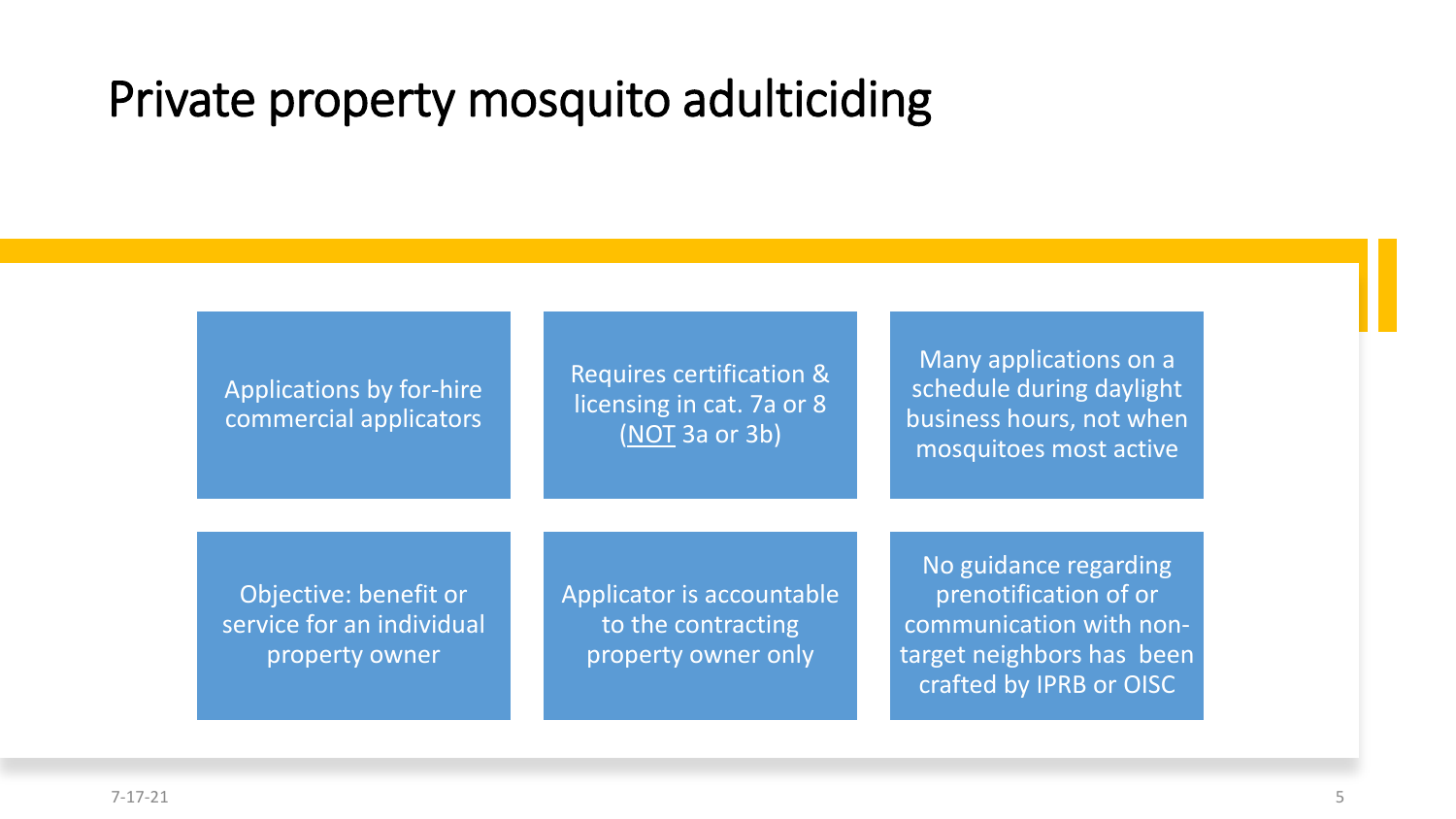### What do labels say about off-target drift ?

- **PRN 2001-X Draft:** *Spray and Dust Drift Label Statements for Pesticide Products*
- This Notice sets forth the EPA guidance for labeling statements for controlling spray drift and dust drift from application sites and for implementing these statements for risk mitigation. The purpose of this new labeling guidance is to provide pesticide registrants, applicators, and other individuals responsible for pesticide applications with improved and more consistent product label statements for controlling pesticide drift in order to be protective of human health and the environment.
- This PR Notice applies to all pesticide products labeled for use outdoors that can be applied as sprays or dusts, including applications with ground hydraulic, airblast, aerial, chemigation, handheld, or backpack equipment, except for products stated below. Application sites for affected products include, but are not limited to, agricultural crops, forestry, rights-of-way, recreational areas, lawns, and home gardens.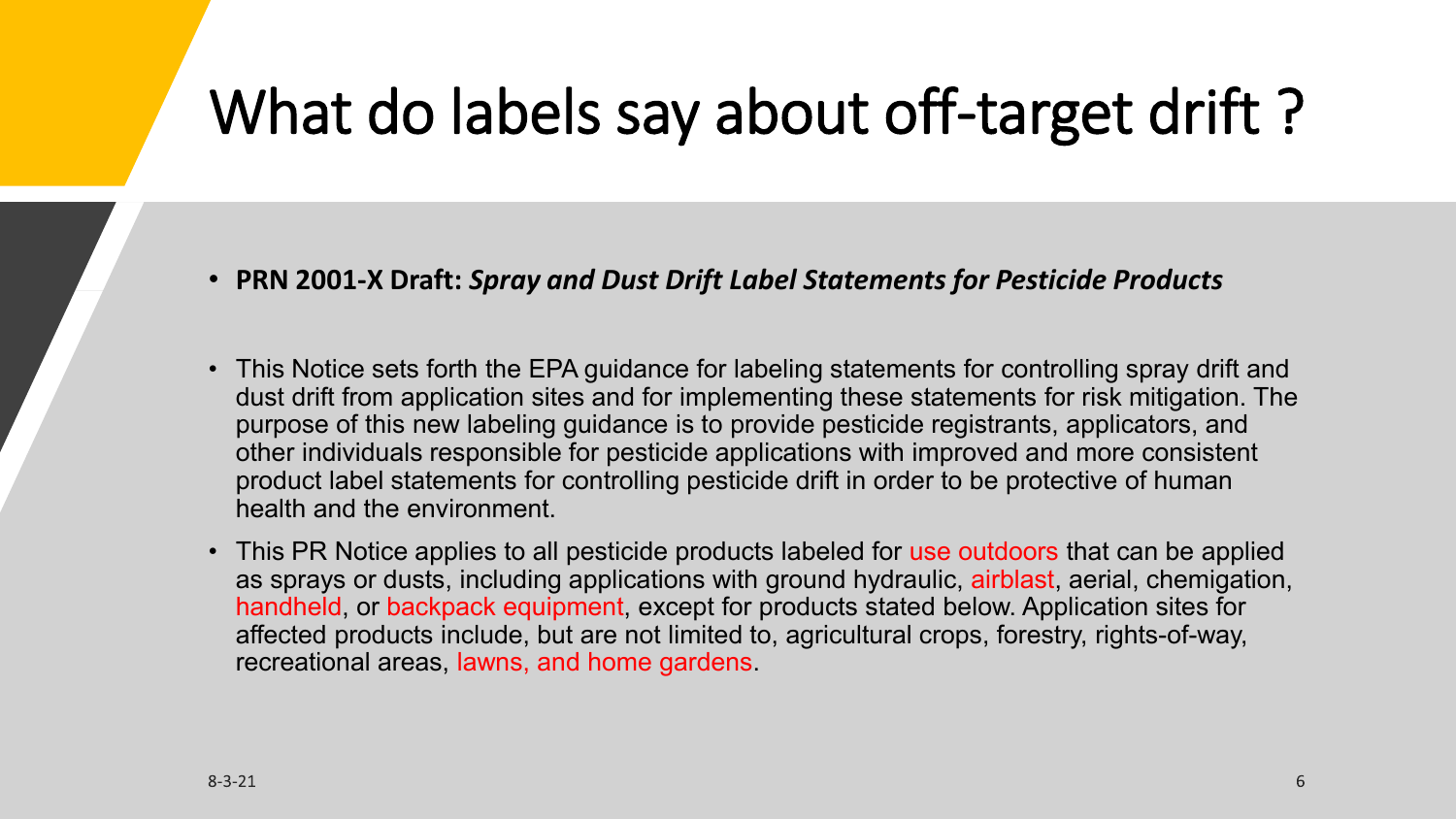#### **PRN 2001-X Draft:**

#### *Spray and Dust Drift Label Statements for Pesticide Products*

• This notice does not to apply to:

1.products labeled solely for indoor use;

- 2.products labeled for outdoor use which are applied in a form other than a spray or dust, such as a granular formulation;
- 3.fumigant products, due to their different physical state and behavior (vapor rather than liquid or solid particles); and
- 4.mosquito adulticide products labeled solely for use in public health programs. These and certain other products will require special consideration for appropriate labeling.
- This PR Notice for labeling improvement was never finalized.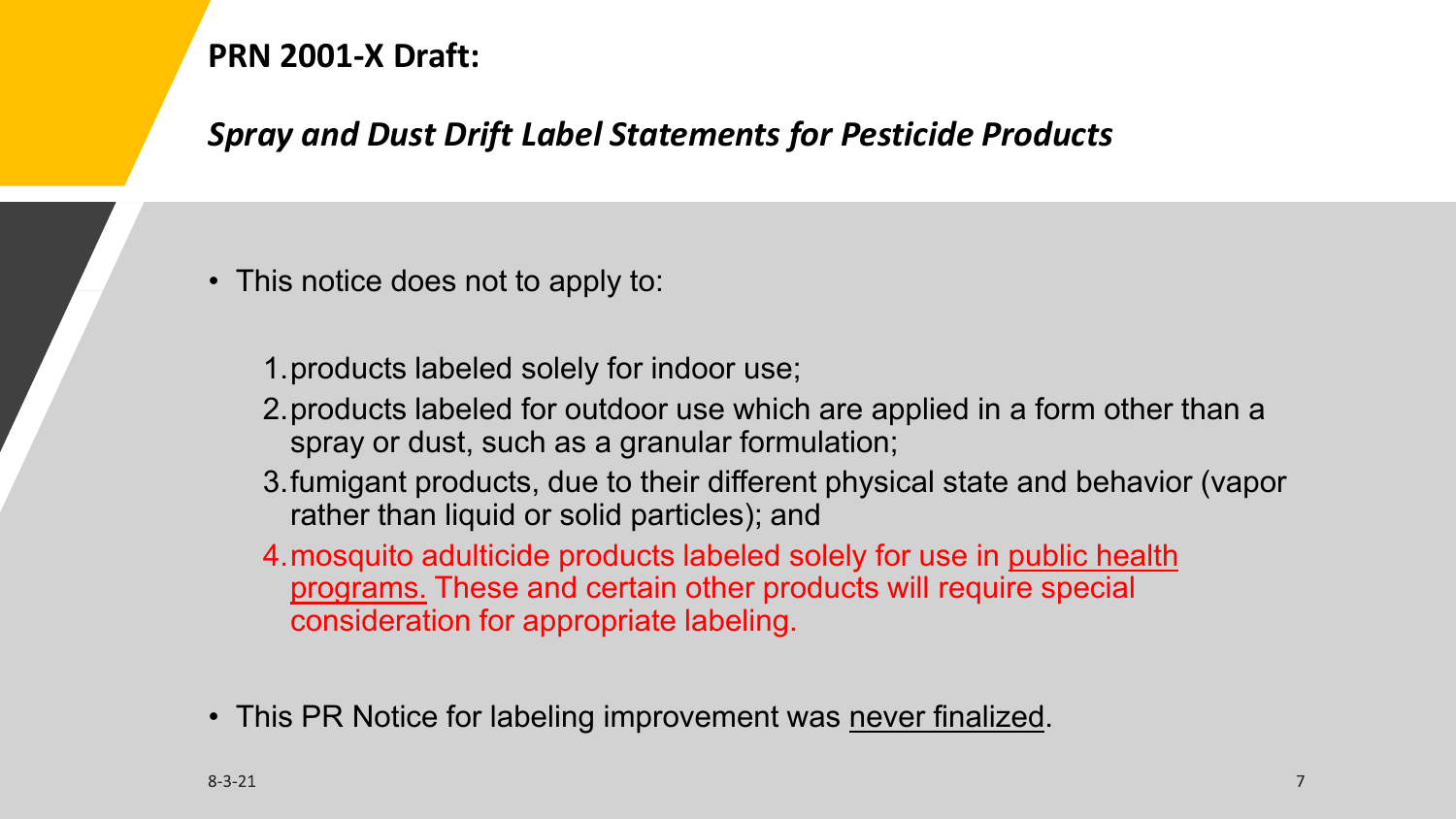#### Community-wide adulticiding product labels

"For use only by federal, state, tribal or local government officials responsible for public health or vector control, or persons certified in the appropriate category or otherwise authorized by the state or tribal lead pesticide regulatory agency or perform adult mosquito control applications, or by persons under their direct supervision."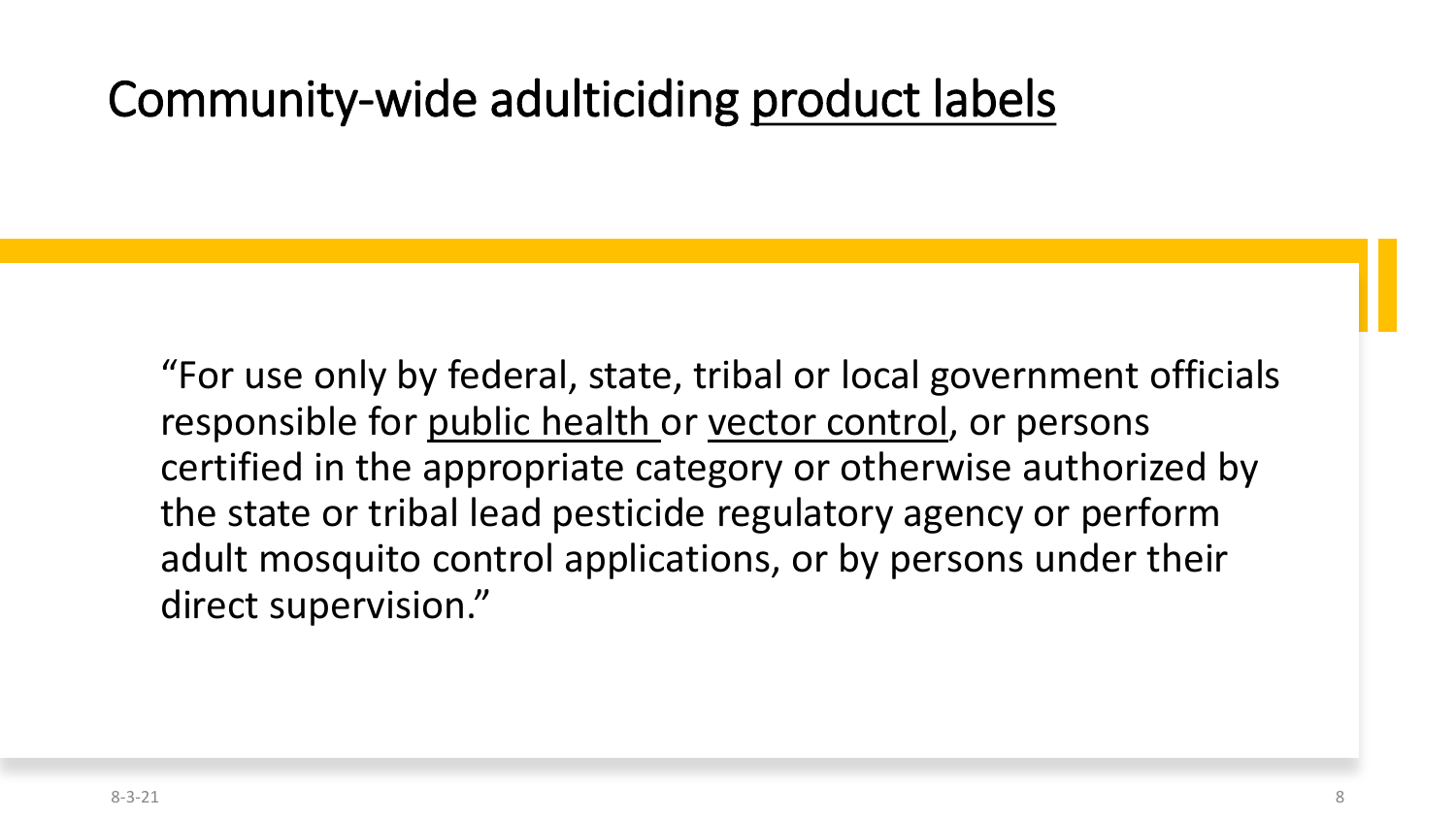### Private property adulticiding product labels

"For prevention and control of termites, carpenter ants, and other pests in structures."

"To control adult mosquitoes outdoors on residential, institutional, public, commercial and industrial buildings, and lawns, ornamentals, parks, recreational areas and athletic fields."

"For use as a spot treatment and perimeter treatment for the control of listed pests in, on, and around residential, institutional, public, commercial, and industrial buildings."

"For adult mosquitoes…yards or other frequented areas enclosed by landscaping can benefit from banded treatment to reduce invading adult mosquitoes by treatment of perimeter vegetation.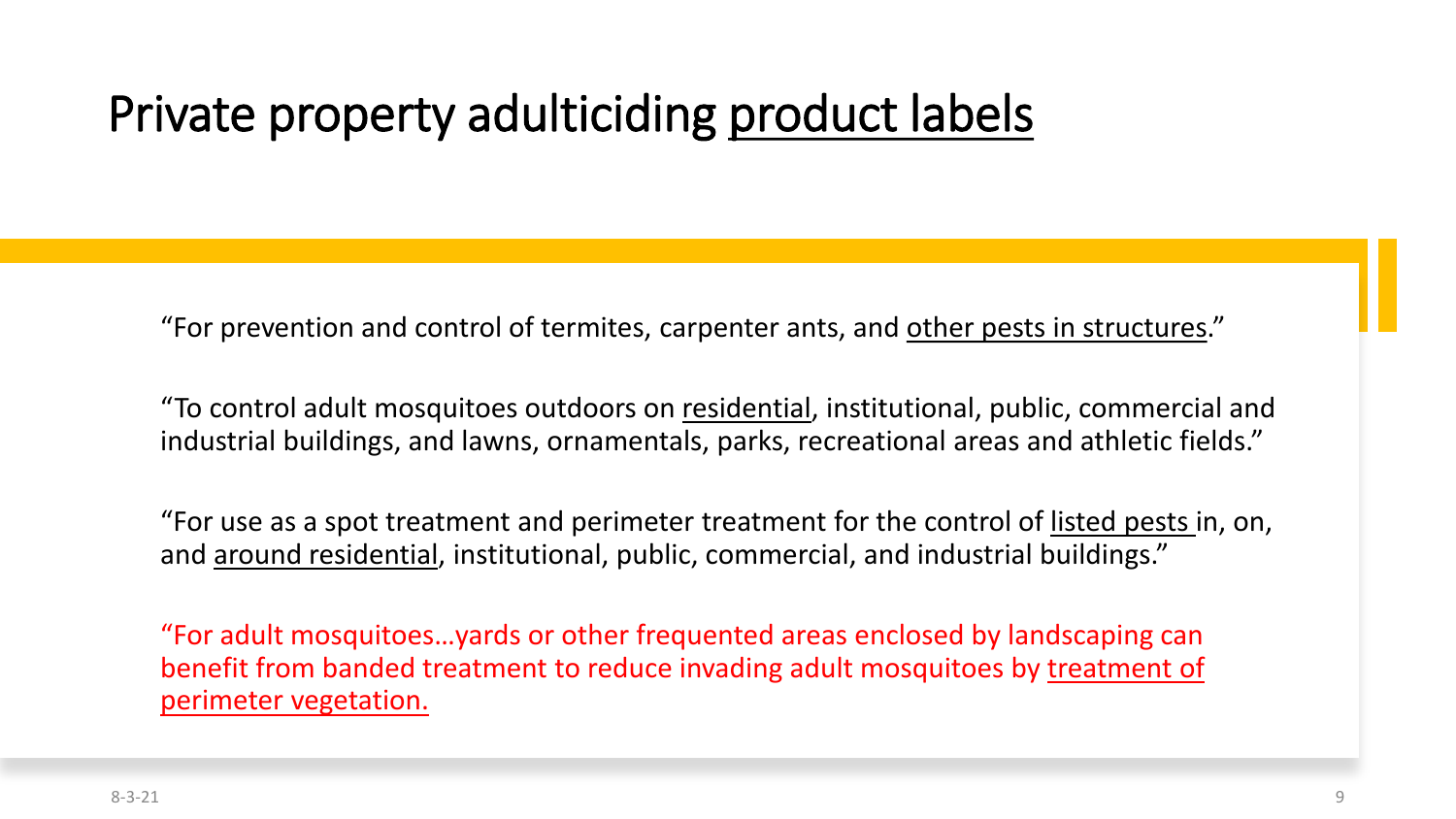### Community-wide adulticiding product labels

"Do not apply to or allow drift onto blooming crops or weeds when bees are visiting the treatment area, except when applications are made to prevent or control a threat to public and/or animal health determined by state, tribal, or local health or vector control agency on the basis of documented evidence of disease-causing agents in vector mosquitoes or the occurrence of mosquito-borne disease in animal or human populations, or if specifically approved by the state or tribe during a natural disaster recovery effort."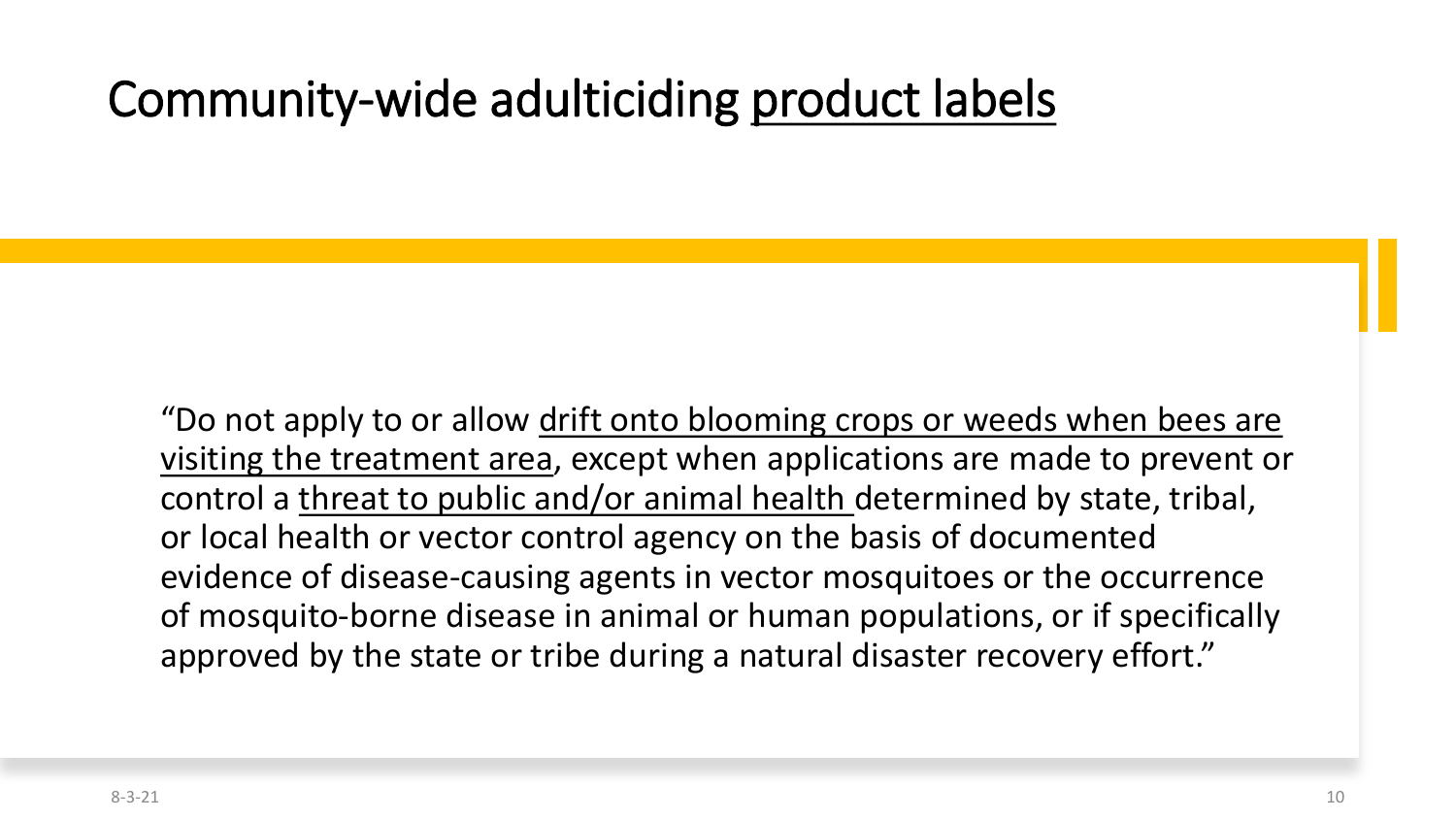### Private property adulticiding product labels

"Do not apply this product or allow it to drift to blooming crops or weeds if bees are visiting the treatment area."

"Do not apply this product or allow it to drift to blooming plants or weeds if bees are foraging."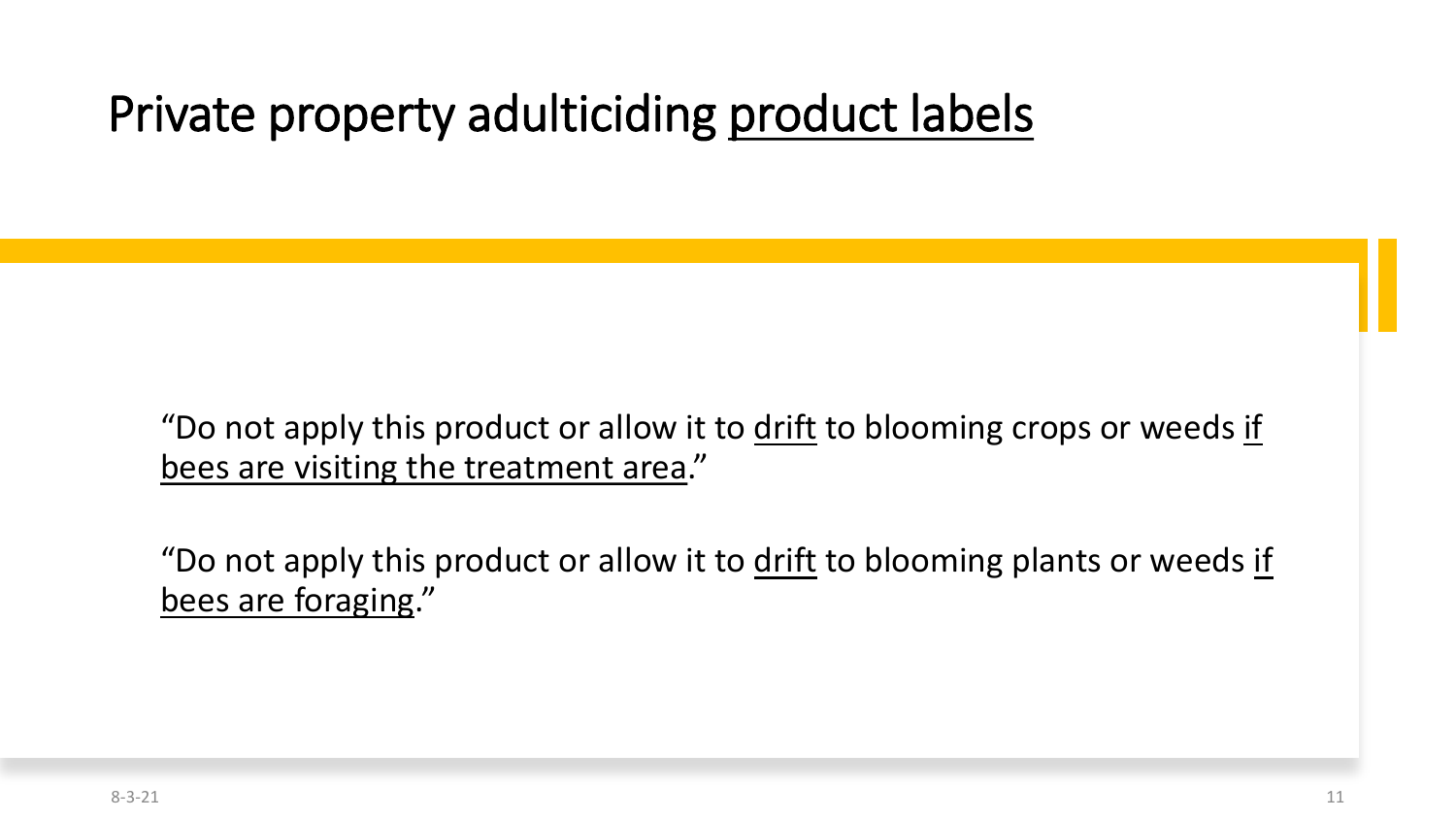### So, foraging bees are protected (sort of), what about neighbors and their pets?

The only protective language I could find in a mosquito section is the following, on one label:

"Do not apply when wind speed exceeds 10 MPH."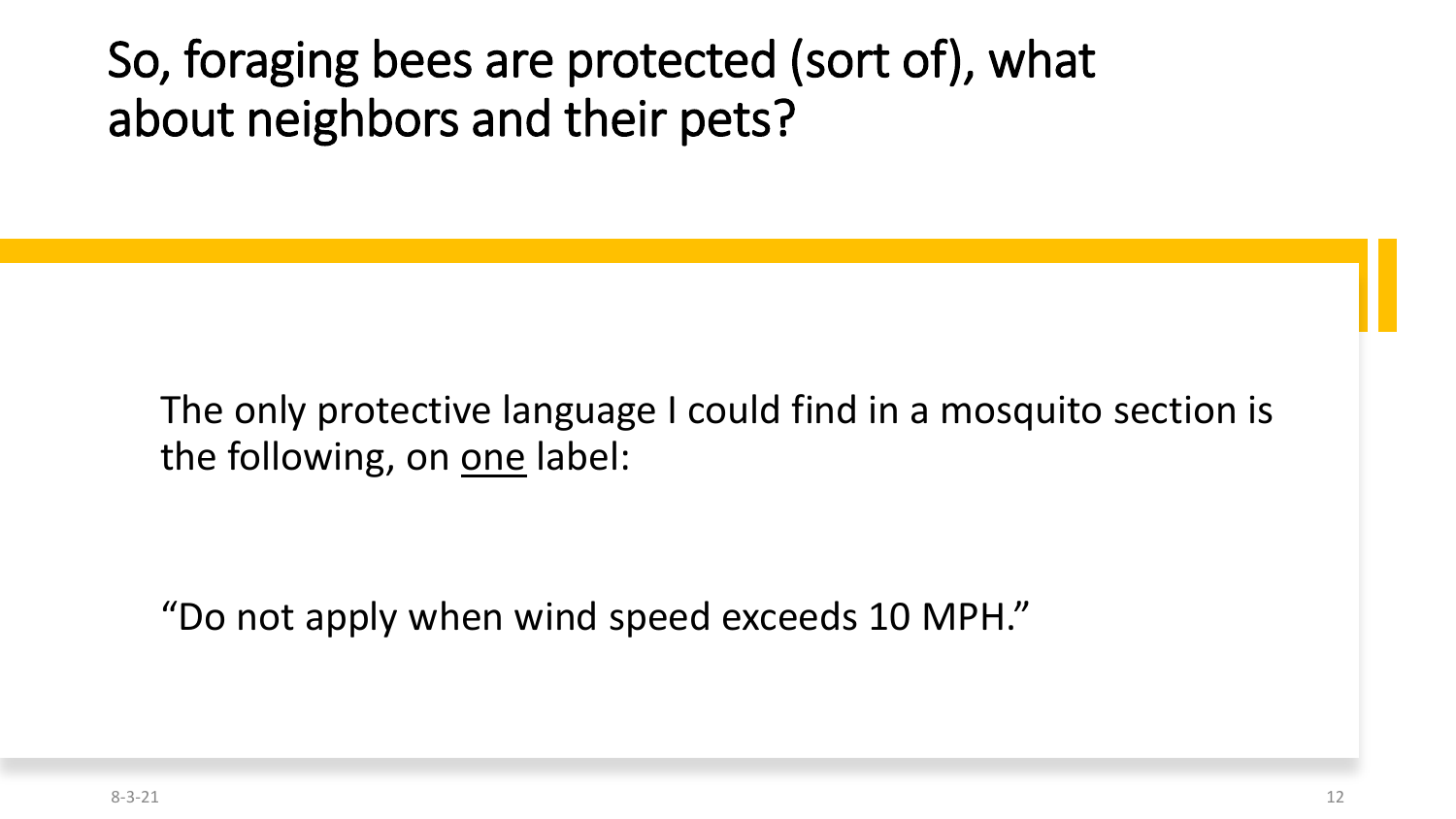A trained technician will treat your yard with an effective barrier spray that eliminates biters for 21 days.

Using a backpack sprayer designed for precise application, your technician targets shrubs and plants with a barrier spray that kills mosquitoes on contact and bonds to foliage, where it acts as a mosquito repellent for weeks to come.

Within 30 minutes of spraying, your yard is ready for family and pets to come out and play.

*"Do not allow contact with treated surfaces by people or pets before the spray has dried."*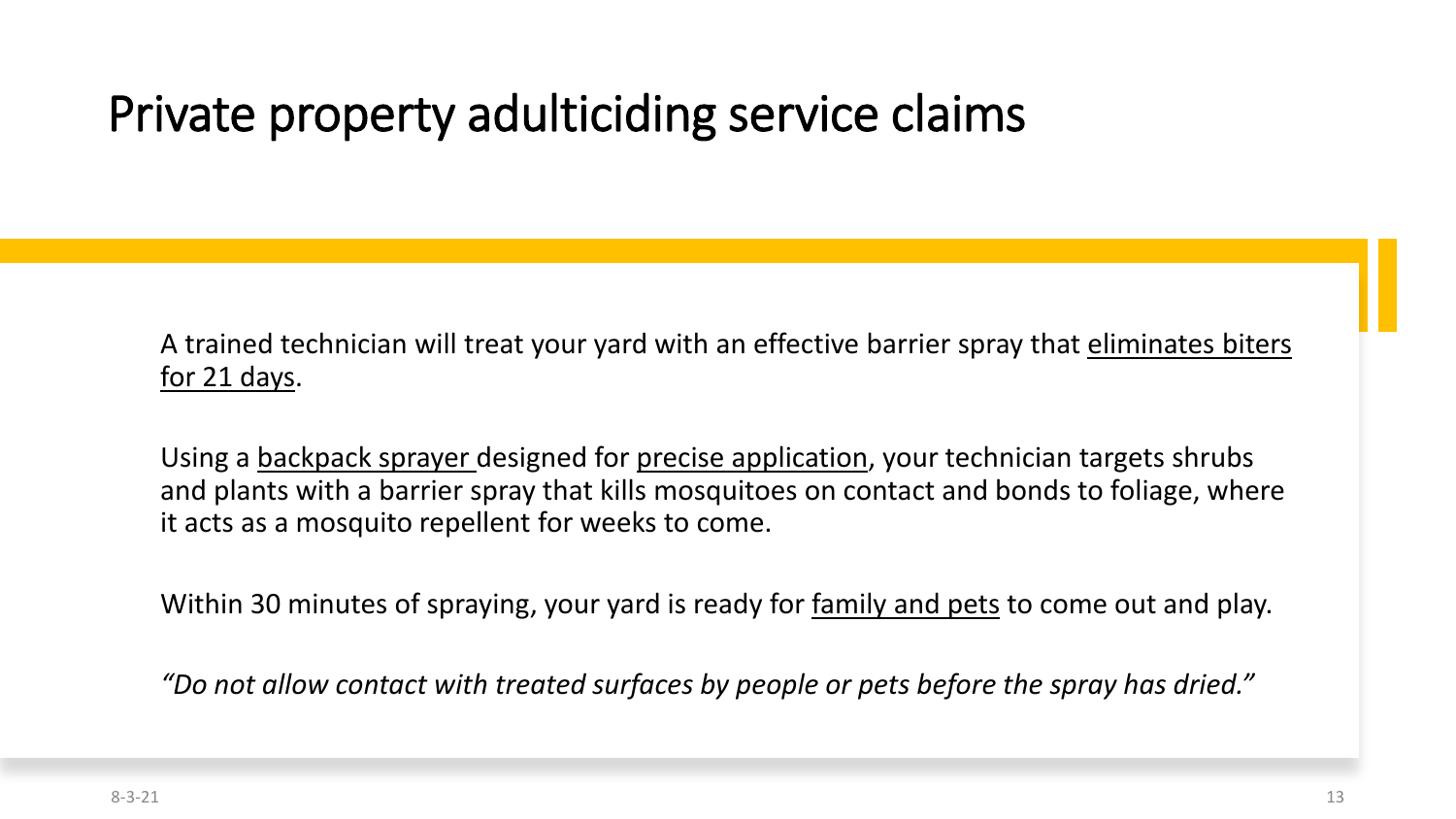All of the barrier spray chemicals we use are synthetic forms of pyrethrins called pyrethroids. Pyrethrins are insecticides that are derived from a naturally occurring compound called pyrethrum found in the chrysanthemum flower.

Pyrethroids are used in numerous commercial products that consumers use to control insects such as household pest insecticides, pet shampoos and sprays, and even lice shampoos applied directly to the scalp.

The standard barrier spray treatment is effective on other pests such as fleas, ticks and some flies as well which makes it ideal for not only kids but pets as well.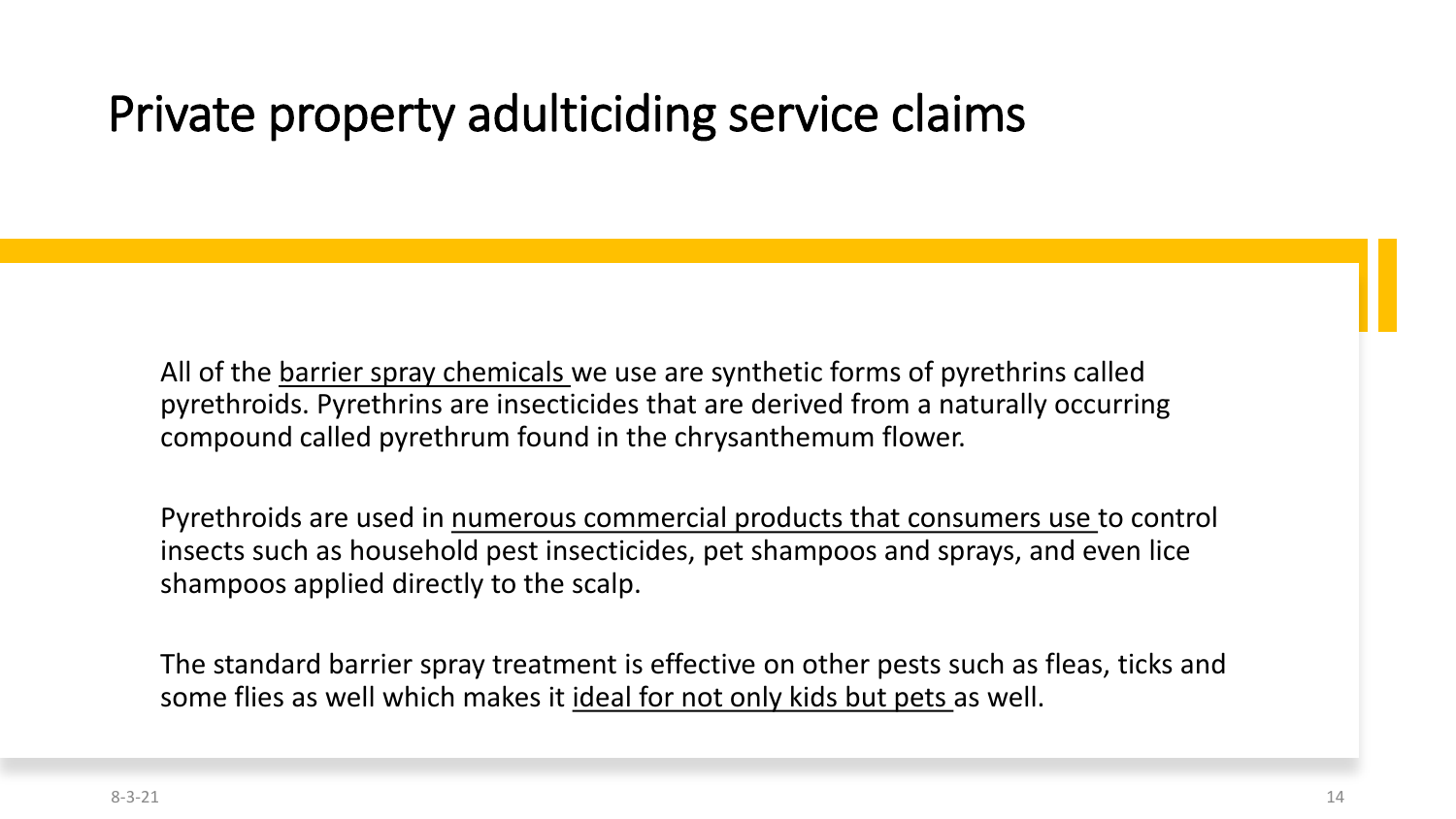We take pollinator protection seriously. Our certified technicians are all trained on our Pollinator Protection Management Program which incorporates three key focus areas:

- deep familiarity with each customer's property
- professional application procedures, and
- the type of products we use.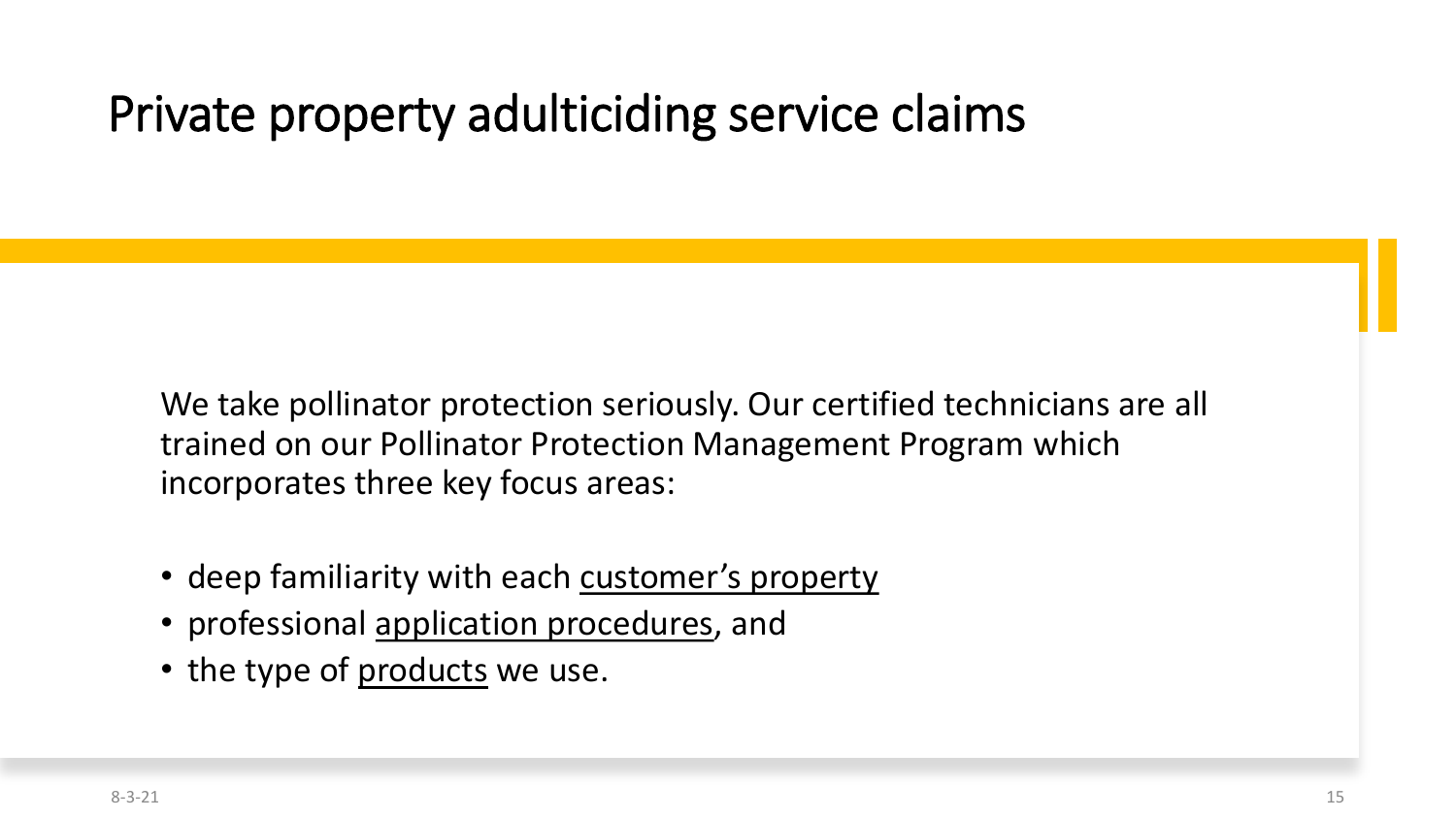Mosquitoes are not particularly mobile and often stay within a few hundred feet of where they originally hatched.

After the application, adult mosquitoes carry the chemicals back to their breeding grounds until breeding sites are completely eliminated.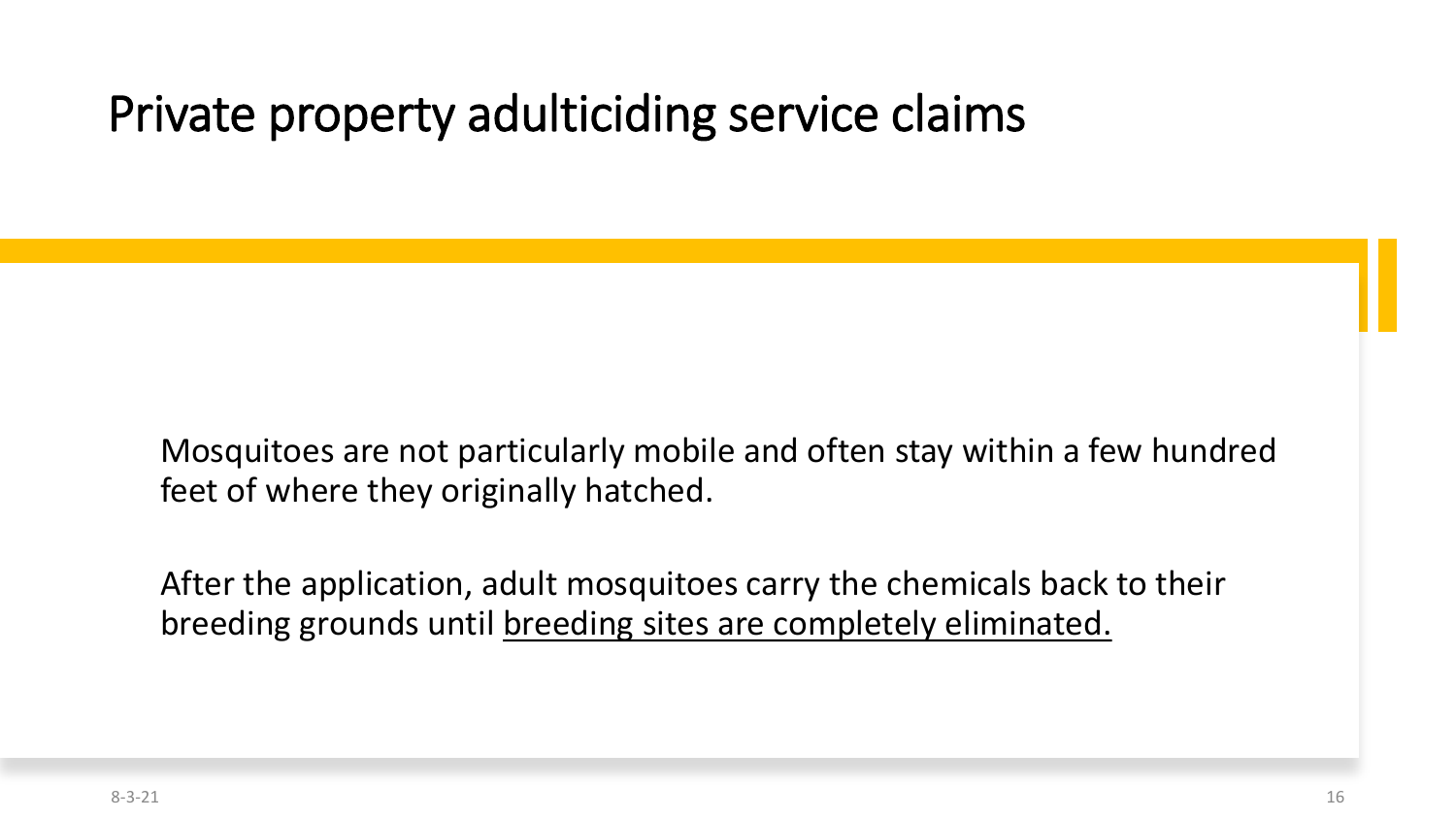Other than product label protections for foraging bees, are there any other protections for neighbors under the pesticide law?

When investigating complaints of off-target movement of adulticides, OISC will consider the following in evaluating whether the applicator violated the law:

1. Was the application a community-wide public health/vector control application or was it an application to a private property for private benefit?

2. Were measurable insecticide residues resulting from either direct application or drift detected on samples collected from off-target (off-property) sites considered to be common touch or potential exposure surfaces for pets or humans?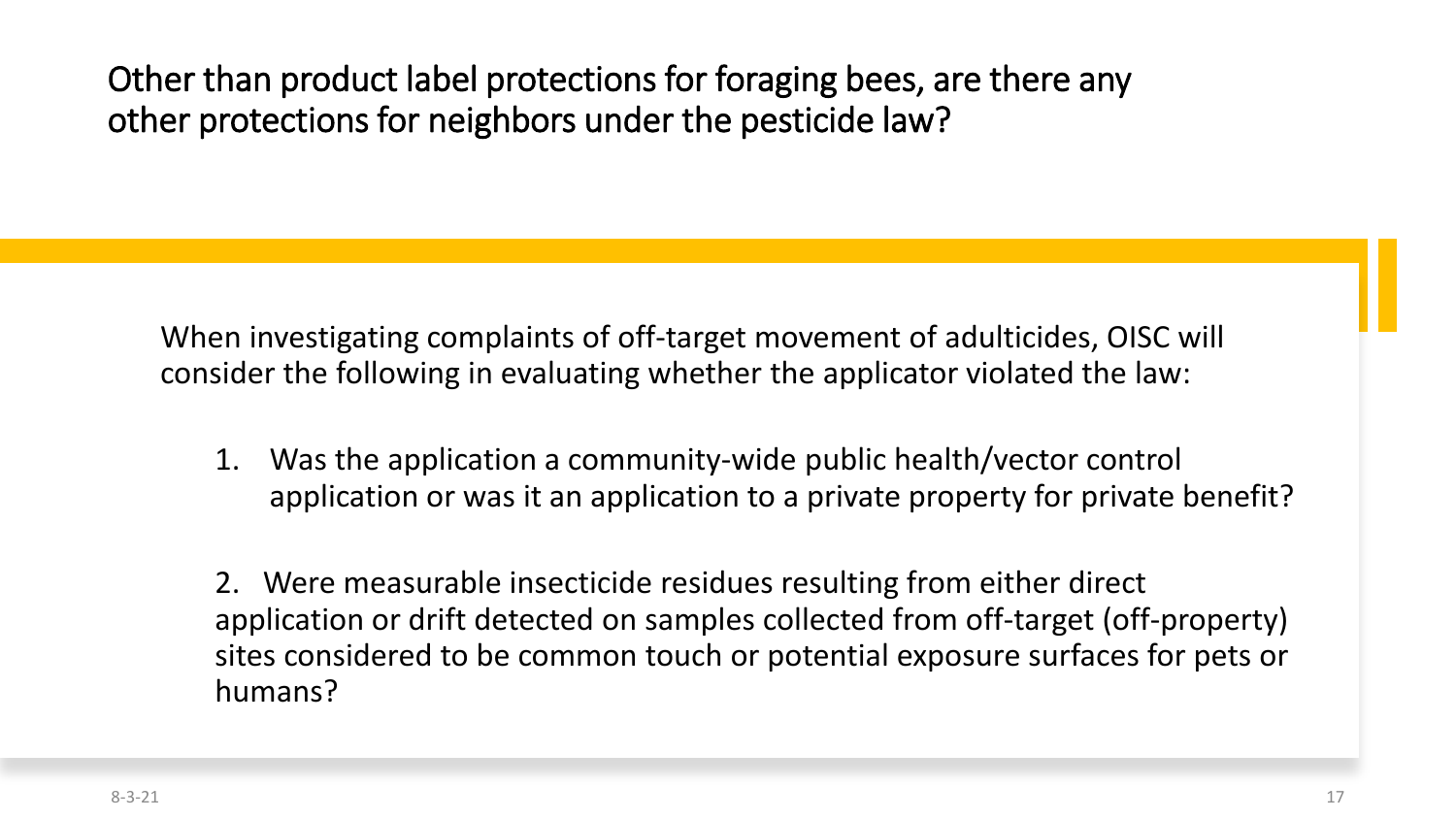

What types of surfaces does OISC consider to be common touch or potential exposure surfaces for pets or humans?

#### Examples include , but are not limited to:

- NOT vegetation immediately within a foot of the property line
- Playground equipment
- Children & pet toys
- Lawn & patio furniture
- Deck railings & door handles
- Garden tool handles
- Pool surfaces
- Pet resting areas
- Bird baths
- Beehives
- Blooming pollinator plants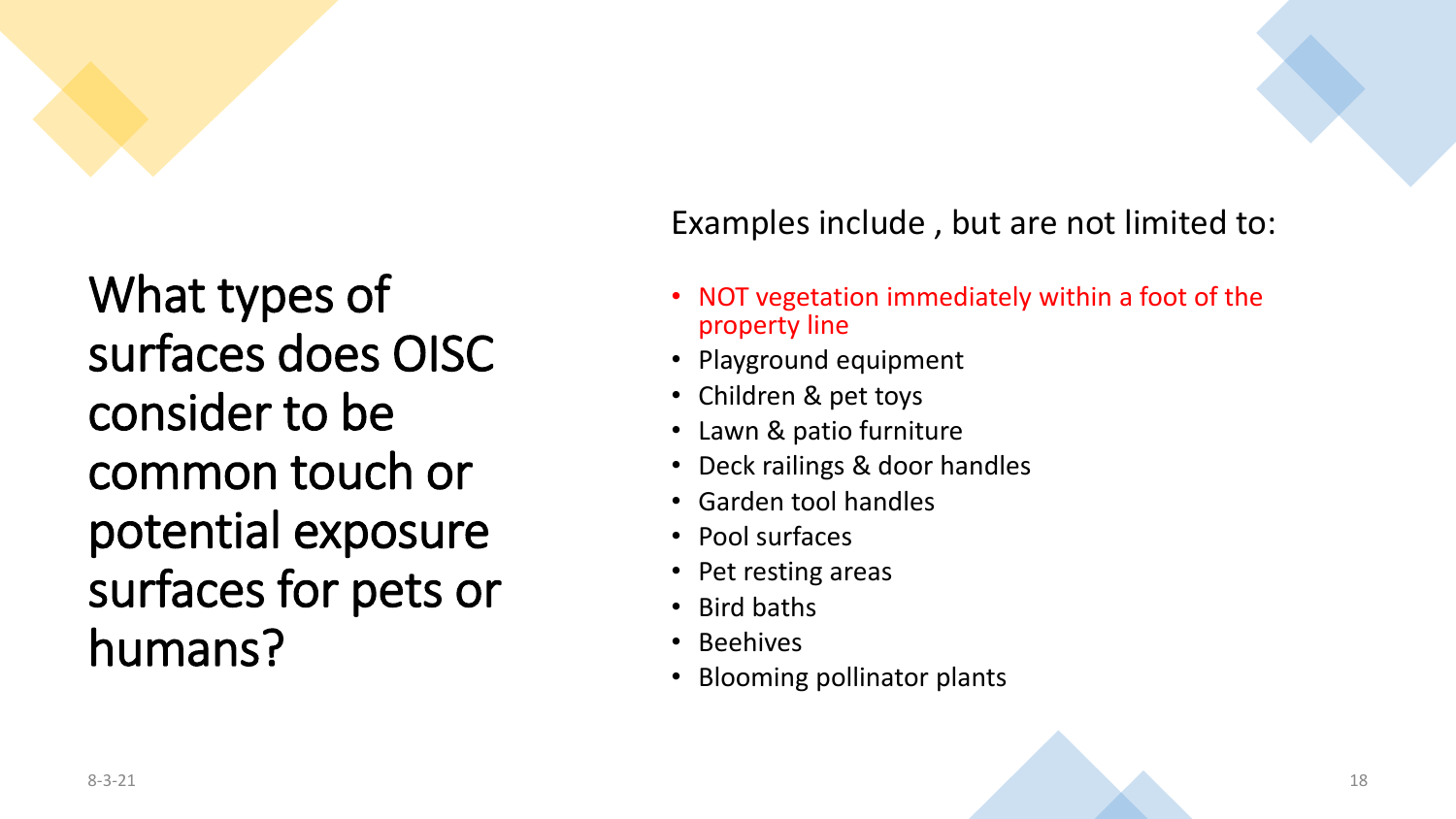### What would an applicator be charged with?

- IC 15-16-5-65(5) "Operated in a careless or negligent manner."
	- Probably reserved for direct exposure to humans
	- \$1000 penalty, not able to be mitigated by OISC
- IC 15-16-5-65(2) "...use a pesticide in a manner inconsistent with its labeling…"
	- Application or residues on non-labeled sites *(see examples on previous slide)*
	- GUP with no adverse effect, Warning/\$250 penalty
	- GUP with adverse effect, \$500 penalty
	- RUP with no adverse effect, \$500 penalty
	- RUP with adverse effect, \$1000 penalty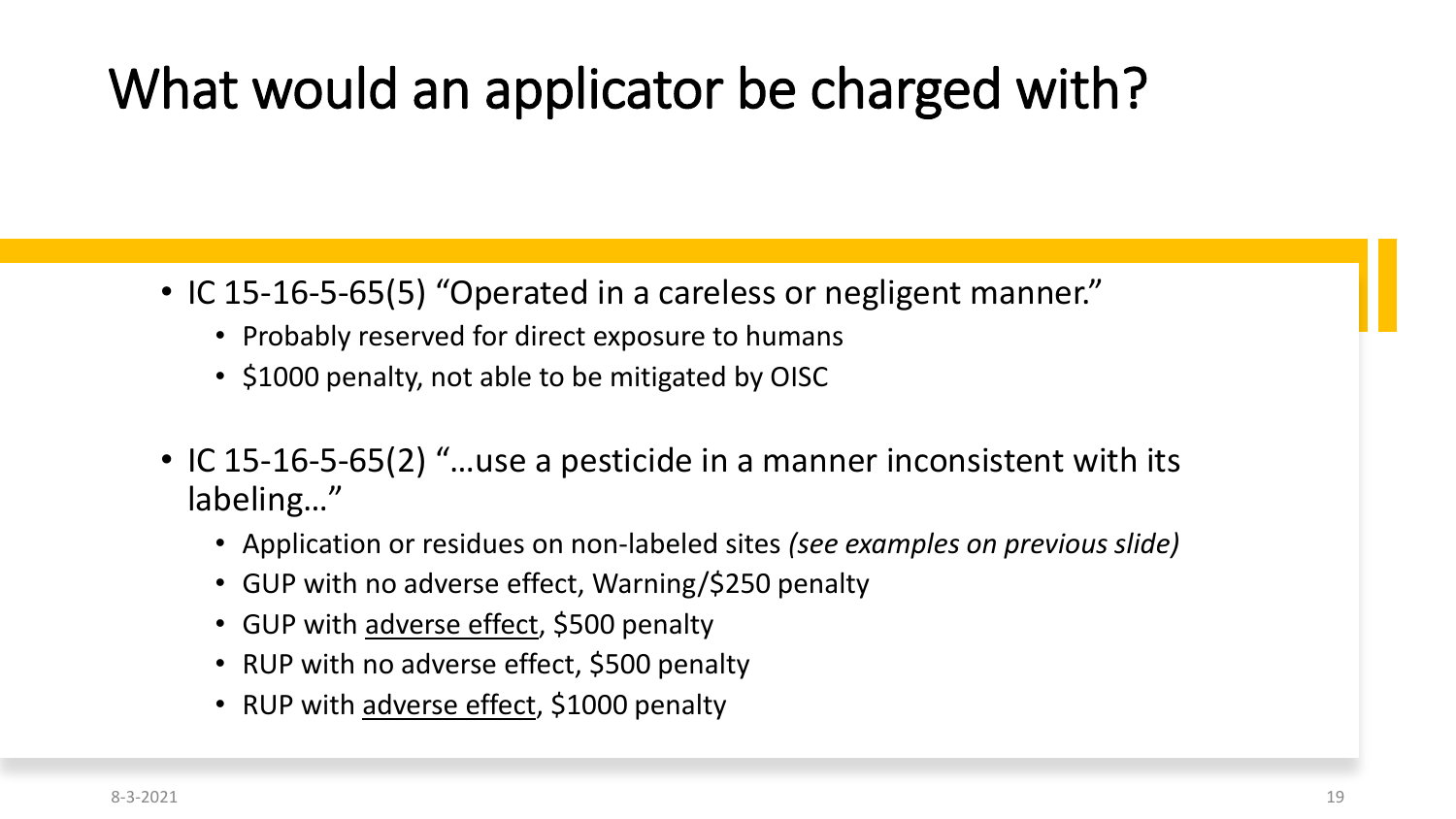Comments or Questions on Off-Target Mosquito Adulticiding Guidance?